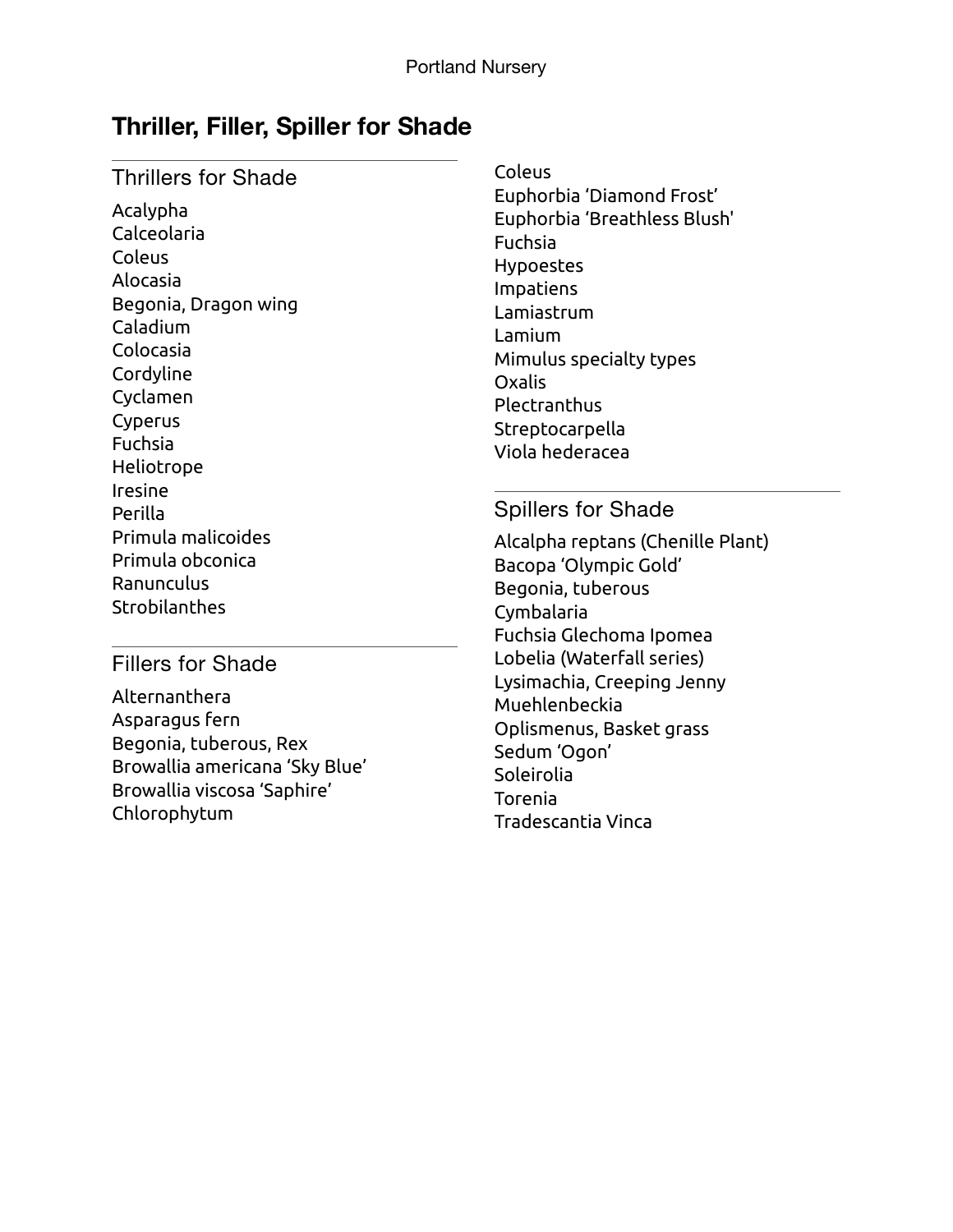## **Thriller, Filler, Spiller for Sun**

### Thrillers for Sun

Thrillers are the main attraction in the container. They are often bold, colorful eyecatching components that add height.

Abutilon **Amaranthus** Angelonia Argyranthemum Brugmansia Cleome **Cordyline Cyperus** Dahlia Echium Ensete Euryops Gaillardia 'Red Plume' **Helianthus** Hibiscus acetocella Ichroa Lavatera **Leonotus** Millet **Moluccella** Musa **Nicotiana** Papaver communtatum Papaver lacinatum Papaver rhoeas Papaver somniferum Pennisetum secaceum rumbrum Pepper, Ornamental **Ptilotus Ricinus** Rudbeckia hirtas **Salpiglossis** Salvia Buchannii Salvia Chipensis Salvia Discolor Salvia Farinacea Salvia Leucantha Salvia Mexicana 'Limelight' Salvia Splendens 'Golden Salvia Delicious' Salvia 'Tequilia Sunrise' Scabiosa 'Ace of Spades' Solanum pyracantha **Tithonia** Zea mays 'Tricolor'

#### Fillers for Sun

Fillers are the fluffy spice that add body to the composition. Fillers will compliment, but not out shine the thriller.

Alternanthera Ageratum "Artist" series Alonsoa Antirrhinum **Atriplex Bracteantha** Calendula **Cerinthe** Chrysanthemum Cosmos 'Double Click' Cosmos 'Memories of Mona' Convolvulus tricolor Cuphea Dahlietta Dianthus-Super Trooper Felicia Gazania Gerbera Gypsophila 'elegans' Helichrysum bracteatum Helichrysum thianschanicum Hibiscus trionium Isolepsis Laurentia axillaris Lantana Lavendula dentate Linaria **Mirabilis** Nemesia Nemophila menziesii Nicandra Nierembergia Osteospermum Oxypetalum (Tweedia) Pentas Phlox 'Intensa' **Schizanthus** Talinum Venidium Zinnia 'Envy' Zinnia 'Purple Prince'